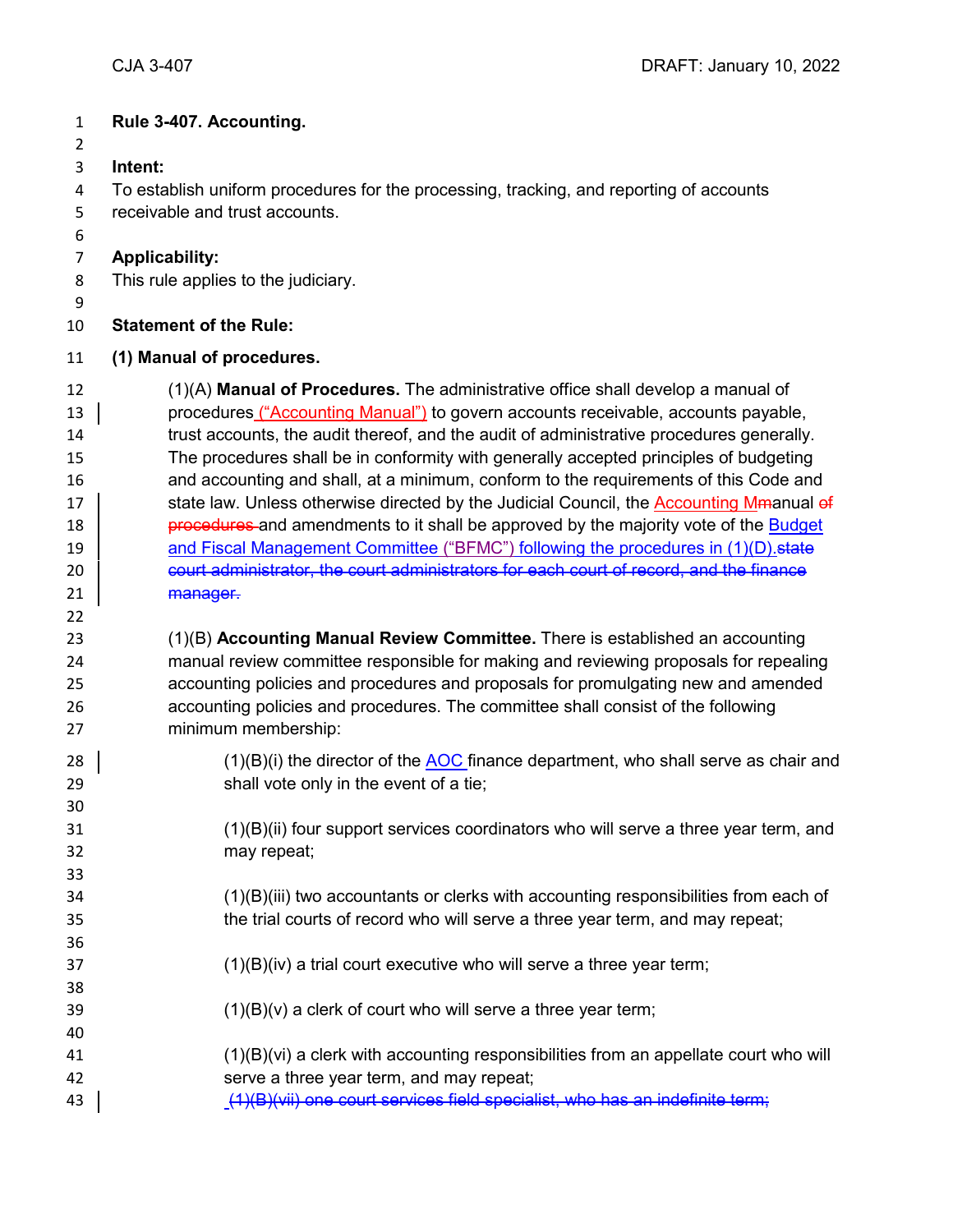- 45  $(1)(B)(viii)$  the audit director or designee, who shall not vote; and 47  $(1)(B)(Viiii)x$  the director of the state division of finance or designee, who shall not vote. (1)(C) **Member Appointments.** Unless designated by office, members of the committee 51 shall be appointed by the state court administrator, or designee. The AOC department of finance shall provide necessary support to the committee. (1)(D) **Trial Court Executives and Clerks of Court Review.** New and amended policies and procedures recommended by the majority vote of the accounting manual **Fig. 20** review committee shall be reviewed and approved by the trial court executives and 57 clerks of court of all courts of record. The trial cGourt eExecutives and clerks of court 58 may endorse or amend the draft policies and procedures or return the draft policies and **procedures to the committee for further consideration.**  Once approved by the trial court executives and court clerks, prior to being the new and **amended policies and procedures will be submitted to the Budget and Fiscal** 63 | Management Committee ("BFMC") for approval as noted in (1)(A). Judicial Council or to  $\parallel$  the vote of the administrators and the finance manager. The Court Executives may 65 endorse or amend the draft policies and procedures or return the draft policies and **procedures to the committee for further consideration. (2) Revenue accounts.** (2)(A) **Deposits; transfers; withdrawals.** All courts shall deposit with a depository determined qualified by the administrative office or make deposits directly with the Utah State Treasurer or the treasurer of the appropriate local government entity. The Supreme Court, Court of Appeals, State Law Library, administrative office, district court primary locations and juvenile courts shall deposit daily, whenever practicable, but not less than once every three days. The deposit shall consist of all court collections of state money. District court contract sites and justice courts having funds due to the state or any political subdivision of the state shall, on or before the 10th day of each month, deposit all funds receipted by them in the preceding month in a qualified depository with the appropriate public treasurer. The courts shall make no withdrawals from depository accounts. (2)(B) **Periodic revenue report.** Under the supervision of the court executive, the clerk of the court shall prepare and submit a revenue report that identifies the amount and source of the funds received during the reporting period and the state or local government entity entitled to the funds. Juvenile courts and primary locations of the
- district courts shall submit the report weekly to the administrative office. District court contract sites shall submit the report at least monthly, together with a check for the state portion of revenue, to the administrative office. Justice courts shall submit the report